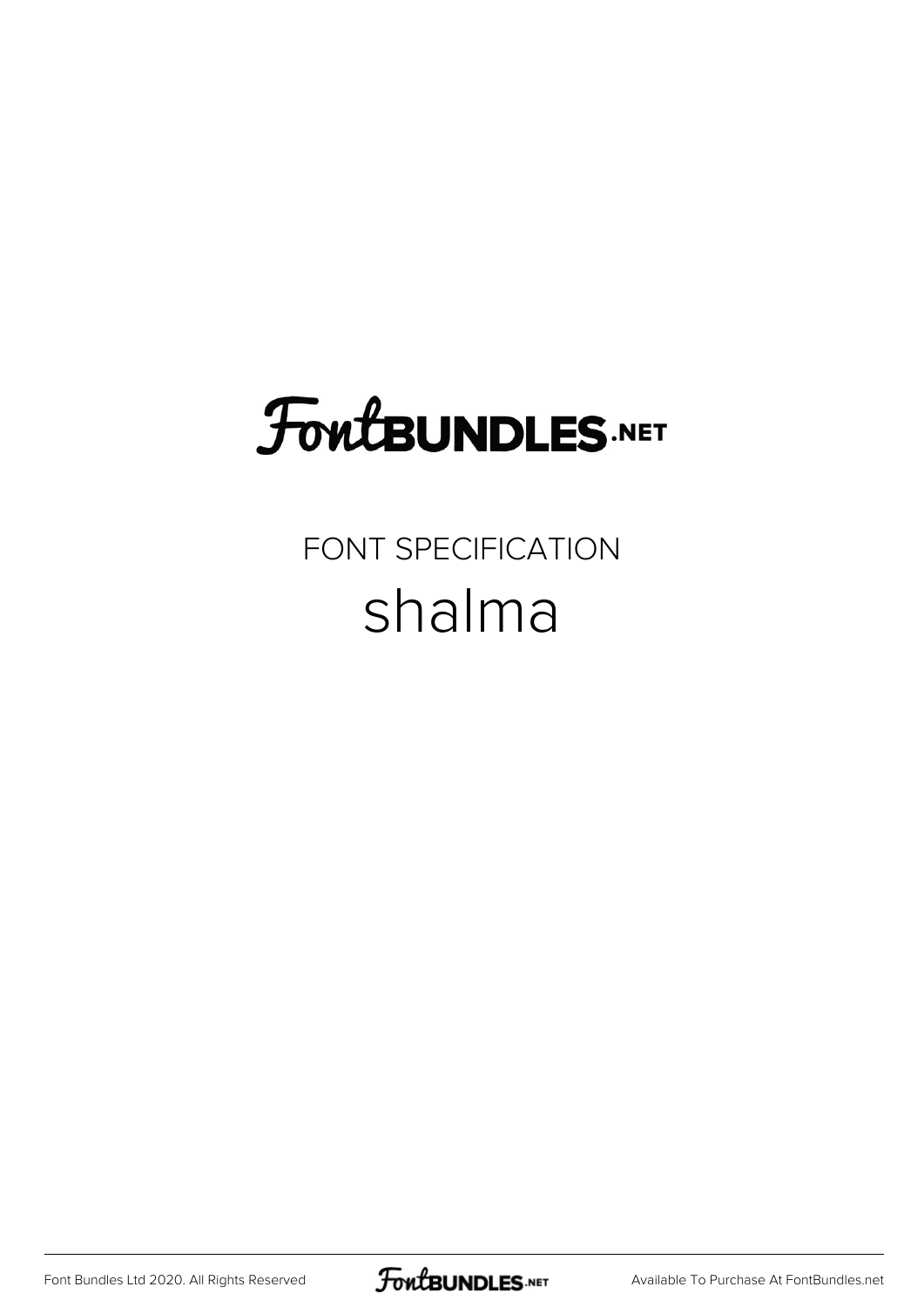## shalma - Regular

**Uppercase Characters** 

### ABCDE FG I IIKL MNOPQR I TUVWYYZ

Lowercase Characters

a b c d e f g h i j k l n n o p q & s t u v w x y z

#### Numbers

0123456789

Punctuation and Symbols

| $\mathbf{I}$ | $\mathcal{F}_{\rm{max}}$ | $\#$         |                  |                     |                     |                          | $\begin{array}{ccccccccccccccccc}\n\text{\AA} & \text{\AA} & \text{\AA} & \text{\AA} & \text{\AA} & \text{\AA} & \text{\AA} & \text{\AA} & \text{\AA} & \text{\AA} & \text{\AA} & \text{\AA} & \text{\AA} & \text{\AA} & \text{\AA} & \text{\AA} & \text{\AA} & \text{\AA} & \text{\AA} & \text{\AA} & \text{\AA} & \text{\AA} & \text{\AA} & \text{\AA} & \text{\AA} & \text{\AA} & \text{\AA} & \text{\AA} & \text{\AA} & \text{\AA} & \text{\AA} & \text{\AA} & \text{\AA} & \text{\AA} & \text{\AA$ |      |   | $\sim$ $-$ | $\ddot{\phantom{a}}$ |      | $\therefore$ $\therefore$ $\leq$ $\equiv$ > ? |                     |               |             |                          | $\overline{a}$ |
|--------------|--------------------------|--------------|------------------|---------------------|---------------------|--------------------------|---------------------------------------------------------------------------------------------------------------------------------------------------------------------------------------------------------------------------------------------------------------------------------------------------------------------------------------------------------------------------------------------------------------------------------------------------------------------------------------------------------|------|---|------------|----------------------|------|-----------------------------------------------|---------------------|---------------|-------------|--------------------------|----------------|
| $\backslash$ |                          | $\mathbf{I}$ |                  | $\hat{\phantom{a}}$ |                     | $\overline{\phantom{a}}$ |                                                                                                                                                                                                                                                                                                                                                                                                                                                                                                         | $\{$ |   |            |                      | $\}$ |                                               | $\pmb{\mathcal{G}}$ |               | $\mathbf f$ |                          |                |
|              |                          |              | All Other Glyphs |                     |                     |                          |                                                                                                                                                                                                                                                                                                                                                                                                                                                                                                         |      |   |            |                      |      |                                               |                     |               |             |                          |                |
|              | Å                        |              |                  | Å                   | $\hat{\mathcal{A}}$ |                          | Ã                                                                                                                                                                                                                                                                                                                                                                                                                                                                                                       |      | Ä | Å          |                      |      | Æ                                             |                     | $\mathfrak c$ |             | $\mathcal{\mathring{L}}$ |                |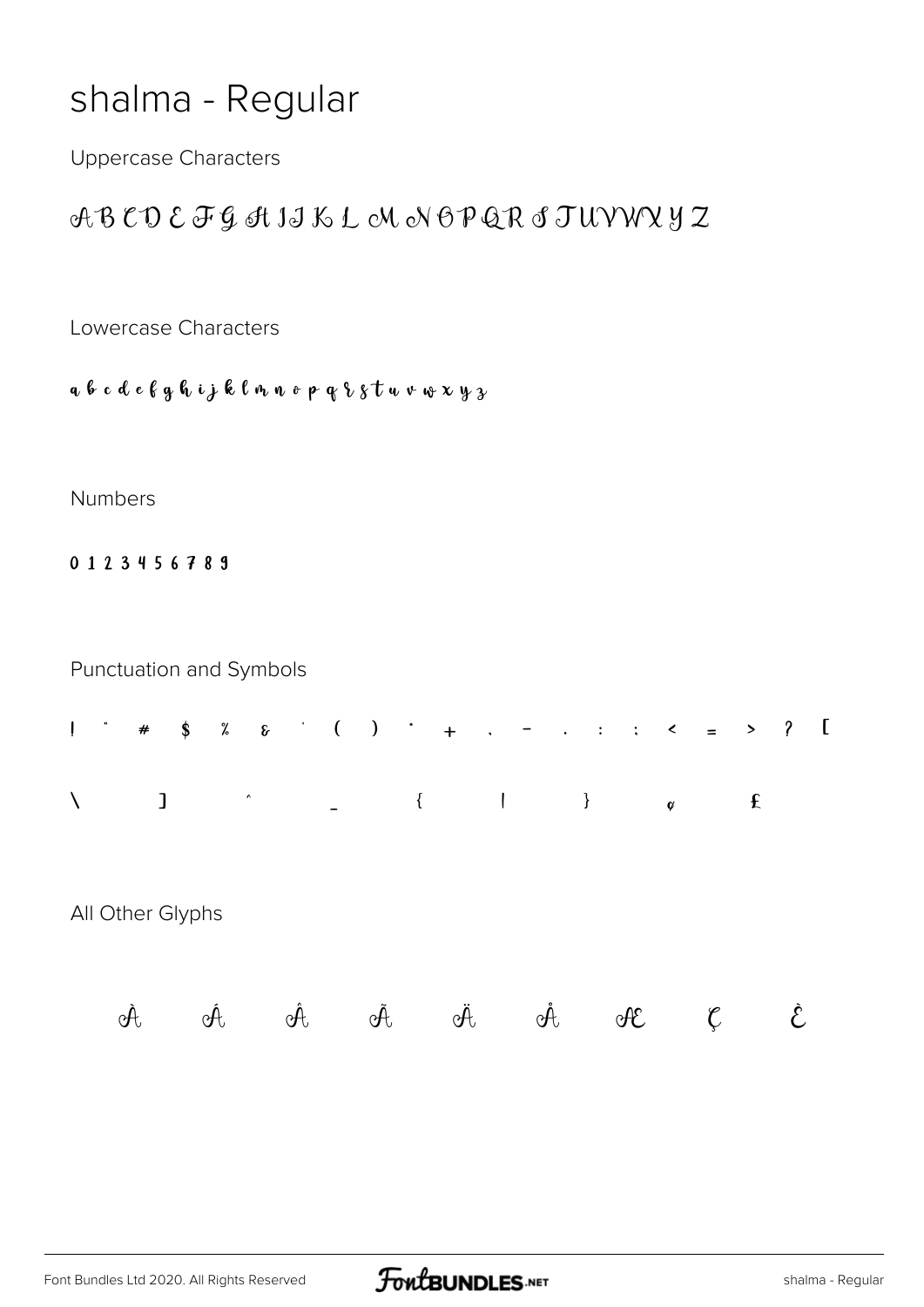|                 |  |  |  | $\begin{array}{cccccccccccccc} \xi & & \hat{\xi} & & \hat{J} & & \hat{J} & & \hat{J} & & \hat{O} & & \mathrm{e} \tilde{N} \end{array}$                                                                                                                                                                                                                                                    |  |
|-----------------|--|--|--|-------------------------------------------------------------------------------------------------------------------------------------------------------------------------------------------------------------------------------------------------------------------------------------------------------------------------------------------------------------------------------------------|--|
|                 |  |  |  | $\begin{array}{ccccccccccccccccc} \dot{\Theta} && \dot{\Theta} && \dot{\Theta} && \ddot{\Theta} && \dot{\Theta} && \dot{\Theta} && \dot{\Upsilon} && \dot{\Upsilon} \end{array}$                                                                                                                                                                                                          |  |
|                 |  |  |  | $\hat{U} \hspace{1.25cm} \hat{U} \hspace{1.25cm} \hat{y} \hspace{1.25cm} \hat{a} \hspace{1.25cm} \hat{a} \hspace{1.25cm} \hat{a} \hspace{1.25cm} \hat{a} \hspace{1.25cm} \tilde{a} \hspace{1.25cm} \tilde{a} \hspace{1.25cm} \tilde{a} \hspace{1.25cm} \tilde{a} \hspace{1.25cm} \tilde{a} \hspace{1.25cm} \tilde{a} \hspace{1.25cm} \tilde{a} \hspace{1.25cm} \tilde$                    |  |
|                 |  |  |  | $\hat{\mathbf{q}}$ a $\mathbf{q}$ $\hat{\mathbf{q}}$ a $\hat{\mathbf{q}}$ $\hat{\mathbf{q}}$ $\hat{\mathbf{q}}$ $\hat{\mathbf{q}}$ $\hat{\mathbf{q}}$ $\hat{\mathbf{q}}$ $\hat{\mathbf{q}}$ $\hat{\mathbf{q}}$ $\hat{\mathbf{q}}$ $\hat{\mathbf{q}}$ $\hat{\mathbf{q}}$ $\hat{\mathbf{q}}$ $\hat{\mathbf{q}}$ $\hat{\mathbf{q}}$ $\hat{\mathbf{q}}$ $\hat{\mathbf{q}}$ $\hat{\mathbf{q}}$ |  |
| î               |  |  |  | $\ddot{\mathbf{u}}$ is a $\ddot{\mathbf{v}}$ is a $\ddot{\mathbf{v}}$ is a $\ddot{\mathbf{v}}$ is $\ddot{\mathbf{v}}$ is $\ddot{\mathbf{v}}$ is $\ddot{\mathbf{v}}$ is $\ddot{\mathbf{v}}$ is $\ddot{\mathbf{v}}$ is $\ddot{\mathbf{v}}$ is $\ddot{\mathbf{v}}$ is $\ddot{\mathbf{v}}$ is $\ddot{\mathbf{v}}$ is $\ddot{\mathbf{v}}$ is $\ddot{\$                                         |  |
| $\pmb{\hat{v}}$ |  |  |  | $\hat{u}$ $\hat{u}$ $\hat{u}$ $\hat{u}$ $\hat{y}$ $\hat{y}$ $\theta$ $\epsilon$ $\epsilon$                                                                                                                                                                                                                                                                                                |  |
| ÿ               |  |  |  |                                                                                                                                                                                                                                                                                                                                                                                           |  |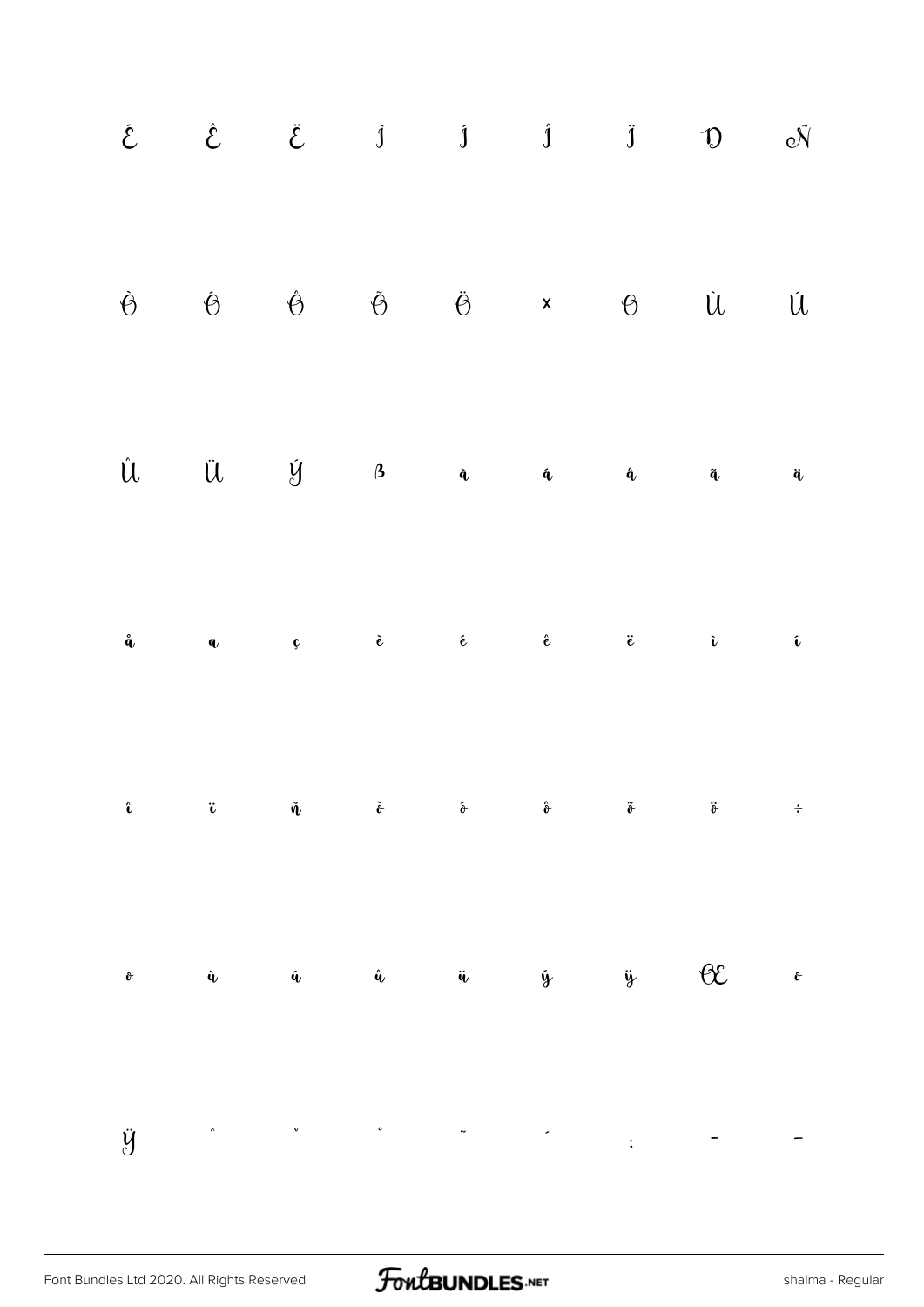